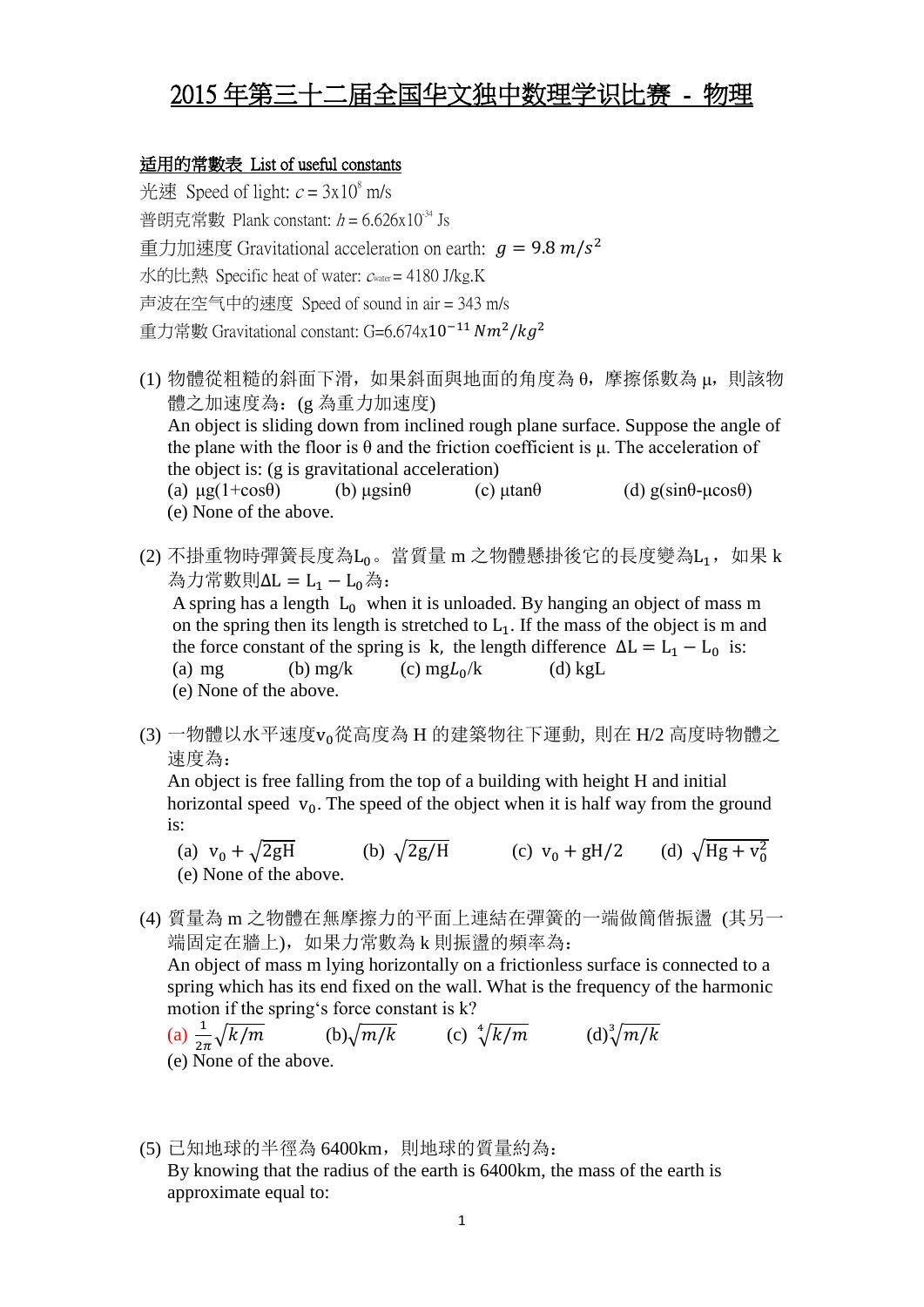- (a)  $6x10^{54}$ kg (b)  $6x10^{39}$ kg (c) $6x10^{48}$ kg (d) $6x10^{67}$ kg (e) None of the above.
- (6) 質量為 m 之物體在地球表面的位能為:(設 R 為地球之半徑) The potential energy of an object of mass m at the surface of the earth is: (assuming R is the radius of the earth) (a) mgR (b) -mg/R (c) -GMm/R (d)- GM/R (e) None of the above.
- (7) 質量分別為 m 及 M 的兩物體如果它們之間的距離為 R,則它們之間重力位能 為:

The gravitational potential between two objects of masses m and M separated by a distance R is:

(a)  $-GMmR$  (b)  $GMm/R$  (c)  $-GMm/R$  (d)  $GM/mR$ (e) None of the above.

- (8) 假設所有行星的軌道皆為圓形, 則在軌道上的速率  $u$  α: (R 為軌道半徑) Assuming all planets are in circular orbits around the sun. Then the orbital speed  $v \propto$ : (where R is the orbital radius) (a)  $\sqrt{R}$  (b) R (c)  $1/R$  (d)  $\sqrt{1/R}$  $\sqrt[3]{R^2}$ .
- (9) 一顆子彈以速度 v 打在一塊靜止的木頭上 (設木頭的質量為 M), 假如子彈停 在木頭內,而且 m/M=0.1 則木頭的速度為: A bullet of mass m moving with a speed v collides with a piece of wood at rest ( mass M). Suppose that the bullet stays inside the wood after the collision and their mass ratio m/M=0.1, the final speed of the wood is: (a)  $0.9v$  (b)  $10v/11$  (c)  $v/11$  (d)  $v/12$  (e)  $9v/10$ .
- (10) 把 10 公升的水由 273K 加熱至 373K 所需要的熱量為: The amount of heat needed to raise the temperature of 10 liters water from 273K to 373K is : (a)  $10^4$ cal (b) 80000J (c) 4180 J (d) 4180 cal
	- (e) None of the above.
- (11) 一根 10 公尺長的金屬棍子夾在溫度為 600K 及 1000K 的兩個火爐中, 則離 高溫爐子 4 公尺處的溫度為:

A 10m metal rod is placed between two furnaces with temperatures 600K and 1000K. The temperature at the position which is 4m away from the higher temperature furnace is:

- (a) 800K (b) 670K (c) 840K (d) 720K (e) 240K.
- (12) 聲速在空氣中的速率為 340m/s (在 303K 的溫度中), 則聲速在鋼鐵中約為: The speed of sound in the air is about 340m/s at 303K. The speed of sound in steel is in the order of :
	- (a)  $500 \text{m/s}$  (b)  $5000 \text{m/s}$  (c)  $50000 \text{m/s}$  (d)  $50 \text{m/s}$ (e) None of the above.
- (13) 急救車在靜止時它的警笛頻率為 f, 當它衝入醫院時, 門口等待的醫護人員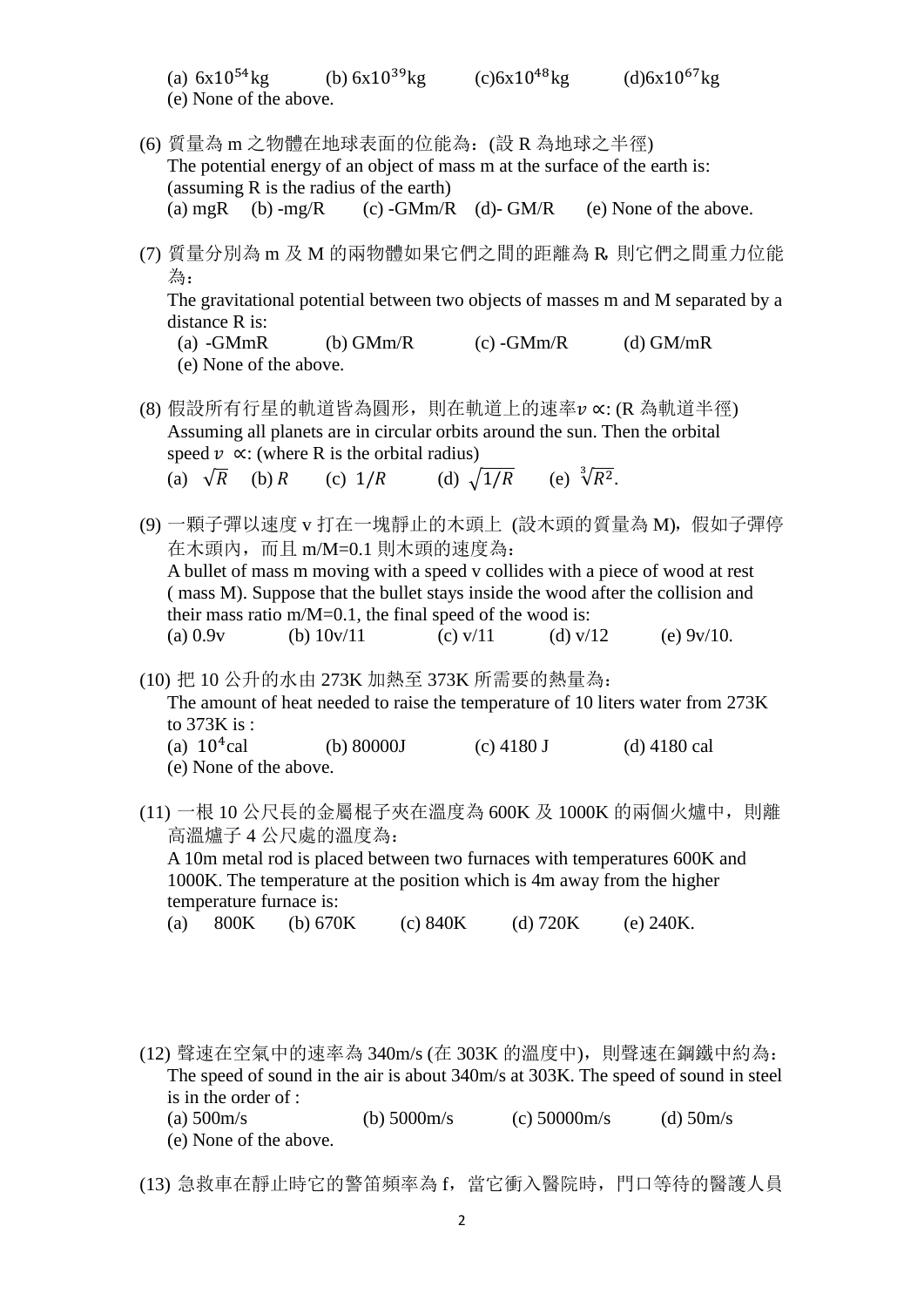所聽到它頻率是: (v 為急救車的速率)

(a) 一樣 (b) 低於 f (c) 高於 f (d)  $\propto \sqrt{\nu} f$ ,

(e) 以上皆非

The siren of the ambulance at rest has a frequency f. When the ambulance is approaching toward the emergency center the medical staff will hear a different frequency which is:  $(v$  is the speed of the ambulance)

```
(a) the same as f (b) Lower then f (c) higher than f (d)\propto \sqrt{\nu} f,
(e) None of the above
```
(14) 兩個相等的電荷 Q 被約束在距離 D 的位置上, 如果外力被去掉以後它們因 互相排斥而在直線上分離,假如它們也有一樣的質量 m,則在∞遠處每一個 物體的速率為:(k 為常數)

2 positive charges( they carry the same charge Q) are held at rest with a distance D between them. When they are released then they will be flying apart on a straight line. If they have equal mass m then the speed at infinity for each mass is: ( k is a constant)

- (a)  $\frac{kQ}{4mD^2}$  (b)  $kQ^2/2mD$  (c)  $kQ^2/2mD^2$ (d)  $\sqrt{k}Q^2/mD$  (e) $\sqrt{k}Q^2/2mD$ .
- (15) 三個相等的電荷 q 被放在一個等邊三角形的頂角上, 假如把另外一個電荷 -O 放在三角形的中心上, 則以下敘述哪一個是正確的:
	- (a) 電位能為正的 (b) –Q 上的力為 0 (c) –Q 的力≠0
	- (d) –Q 上的電場≠0 (e) 以上皆非

3 equal charges (denoted by q) are located at the vertices of a equilateral triangle. If another negative charge -Q is now sitting at the center of the triangle. Then which of the following statements is true:

- (a) the potential energy is positive
- (b) the force on -Q is zero
- (c) the force on -Q is non-vanishing
- (d) The electric field is not zero on -Q
- (e) none of the above.
- (16) 兩個電阻分別為 R 及 r 並聯並且與電池連接,如果 r/R=0.25 則它們的功率比  $\boldsymbol{P}$  $\frac{P_R}{P_T}$ 為:

Two resistors R and r are connected in parallel and attached to a battery. If

r/R=0.25, then the ratio of their dissipated powers  $\frac{P_R}{P_r}$  is :

(a) 4 (b) 2 (c)  $1/4$  (d) 8

(17) ∞長的電荷線其電荷密度為 λ 其電場:

(a) 永遠與電荷線垂直 λ  $\frac{2}{r}$ r 為該點到電荷線的距 (c)  $\propto$ (d)平行於電荷線

The electric field of an infinite line charge with charge density  $\lambda$  is:

(a) always perpendicular to the line charge

- (b)  $\propto \frac{\lambda}{a}$  $\frac{\pi}{r}$  where r is the distance from the line charge
- (c)  $\propto \lambda r$
- (d) always parallel to the line charge
- (e) None of the above.

(18) 電荷 Q 在兩強度相同的平行電流 I 附近運動, 如果電流之間的距離為 D, 而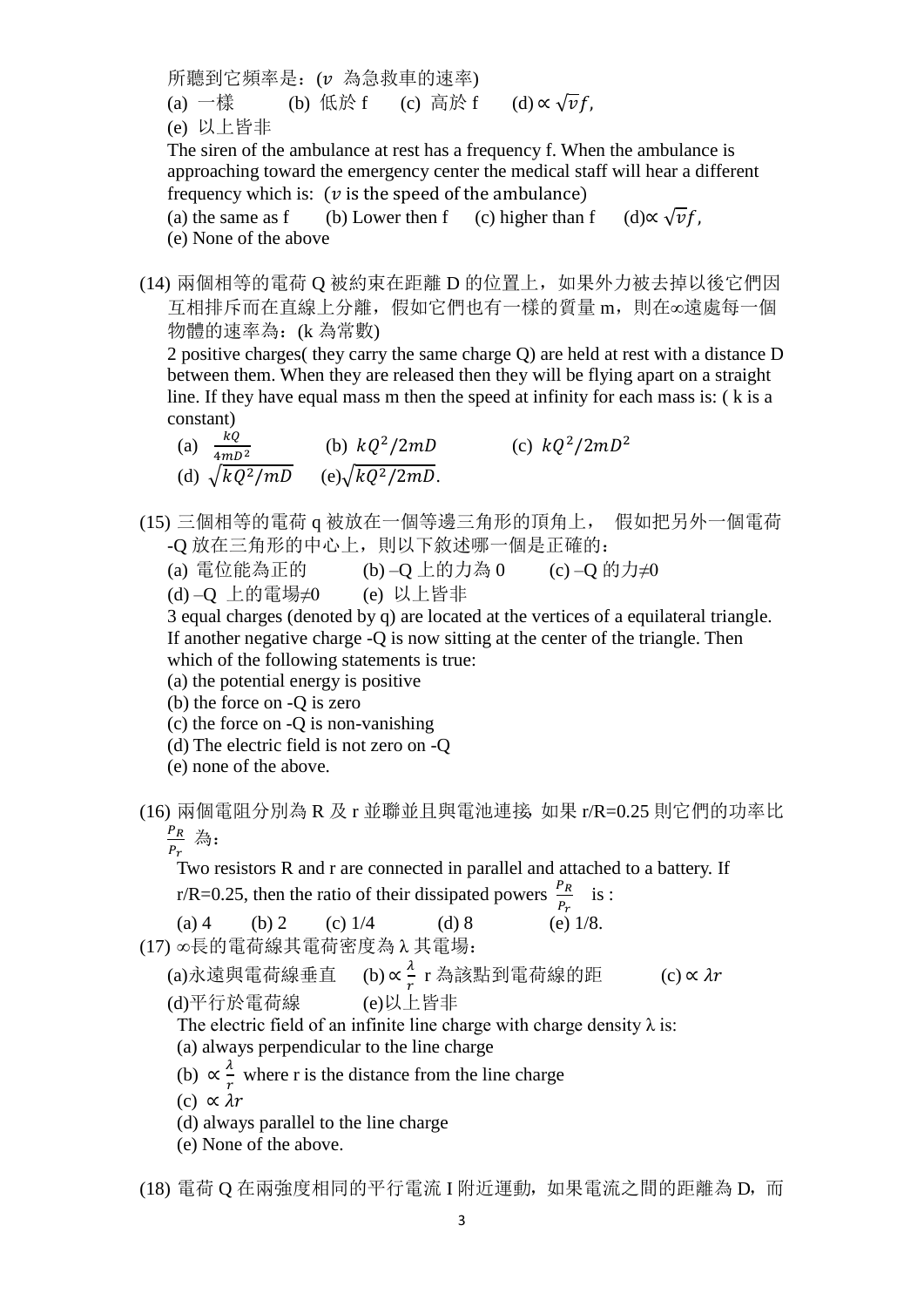O 與其中一電流之距離為 5D 而且它的運動方向也平行於電流, 則以下哪個 敘述是正確的:

(a) Q 上的力 F 為 0 (b) F 平行於電流 (c) F 垂直於電流 (d) 電流之間的力為吸引力 (e) 以上皆非

A charge Q is moving parallel to two currents which are parallel and have the same magnitude I with a distance D between them. If Q is at a distance 5D from one of the current then which of the following statements is correct:

- (a) The force F on Q is zero
- (b) F is parallel to the currents
- (c) F is perpendicular to the currents
- (d) The force between the currents is attractive
- (e) None of the above.
- (19) 交流電流 Insinat 流過電阻 R, 則消耗的平均功率為:

An alternating current  $I_0 \sin \omega t$  is passing through a resistor R. The average power dissipated on R is

(a)  $I_0^2 R$ (b)  $0.5I_0^2R$ (c)  $(I_0\sin\omega t)^2R$ <sup>2</sup>R (d)  $\omega I_0 R^2$ 

(e) None of the above.

## (20) 氫原子的能階 $E_n$ 為:

The energy level  $E_n$  of hydrogen atom is given by:

(a)  $-13.6 \text{ eV}/n^2$  (b)  $13.6 \text{ eV}/n^2$ (c)  $-3.4 \text{eV}/n^2$ (d)  $3.4 \text{ eV/n}$  (e)  $-3.4 \text{ neV}$ .

(21) Einstein 引進光子來描述光,則可見光所對應的能量範圍是:

Photon was introduced by Einstein in 1905 to describe light as particles. The energy range of visible light is:

- (a)  $10 \sim 100 \text{ eV}$  (b)  $0.01 \sim 0.05 \text{ eV}$  (c)  $1 \sim 2 \text{ eV}$
- (d)  $1 \text{meV} \sim 10 \text{meV}$  (e)  $1 \text{MeV} \sim 10 \text{MeV}$ .
- (22) 原子核的大小約為10<sup>-14</sup>m, 由此估計原子核中兩質子之平均位能約為: The size of nucleus is about  $10^{-14}$ m. From that what is the average potential energy between 2 protons in the nucleus?
	- (a)  $\sim$ 10 meV (b) $\sim$ 100 eV (c) $\sim$ 1 keV (d)  $\sim$ 100keV (e)  $\sim$ 1 Mev
- (23) 以下波的性質哪一個是正確的 (A, f, λ及I 分別是振幅、頻率、波長及強度): (a) I∝A (b)波速=λ/f (c)波的疊加還是波 (d)不同介質的波速都一樣 (e)波沒有能量

Which of the following statements is correct for describing wave (where A, f,  $\lambda$ ) and I are the amplitude, frequency, wavelength and intensity respectively) :

- (a)  $I \propto A$
- (b) the wave speed  $=\lambda/f$
- (c) waves can be added together as a wave